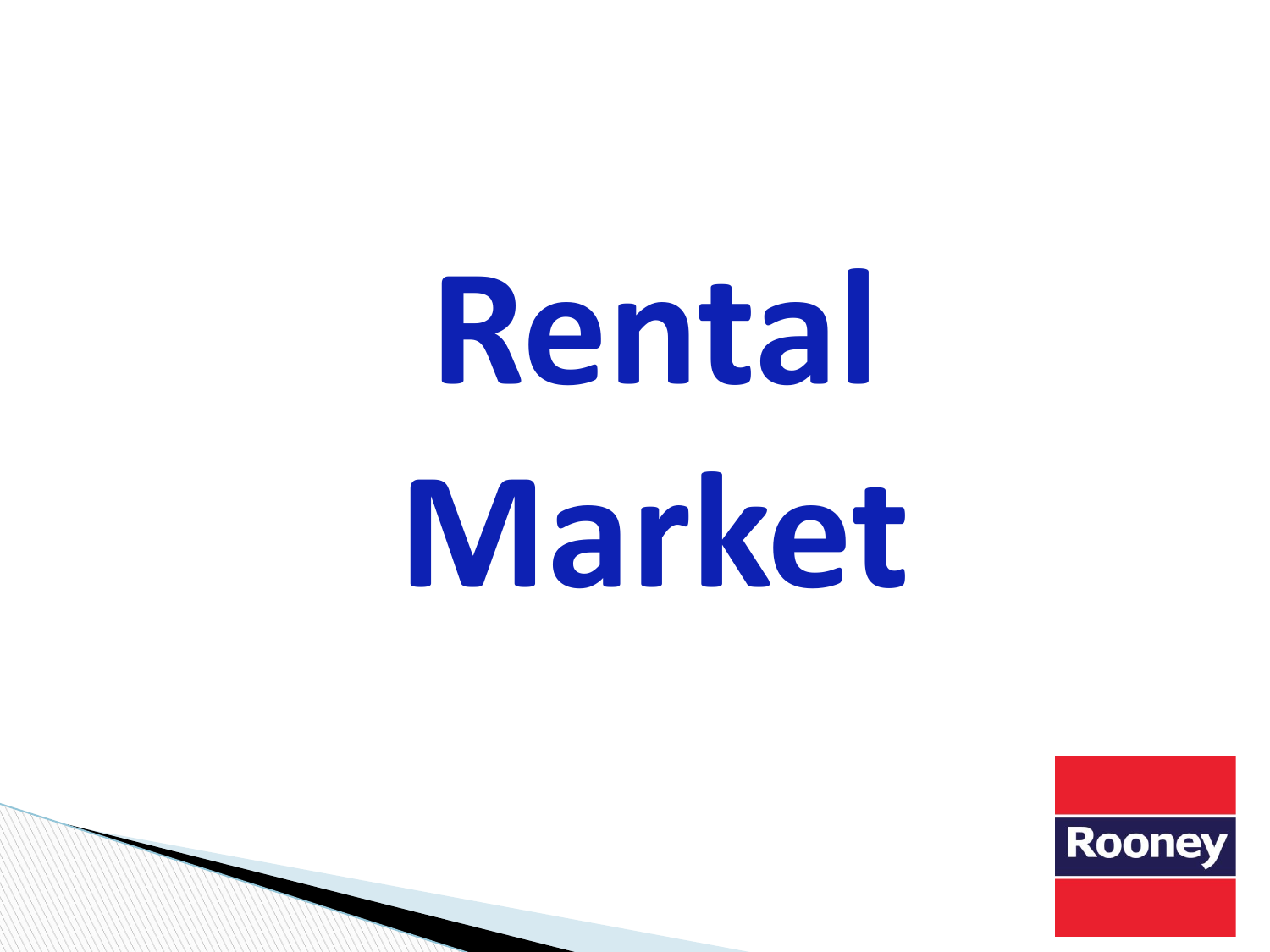### **Tony Wallace - Credentials**

#### **Academic**

- Higher Certificate Technological University Dublin (Formally DIT)
- B.Sc. Honours Degree in Property Valuation & Management TUS (Formally LIT).
- M.Sc. in Real Estate Investment Finance Oxford Brooks University (January 2021)

#### **Positions Held**

- Head of Property Management Rooney Auctioneers.
- Lecturer TUD/SCSI B.Sc. (Hons) Property Studies.
- Module Leader University College of Estate Management UK.
- Immediate past Chair SCSI Southern Region Committee.
- 15 Years industry experience

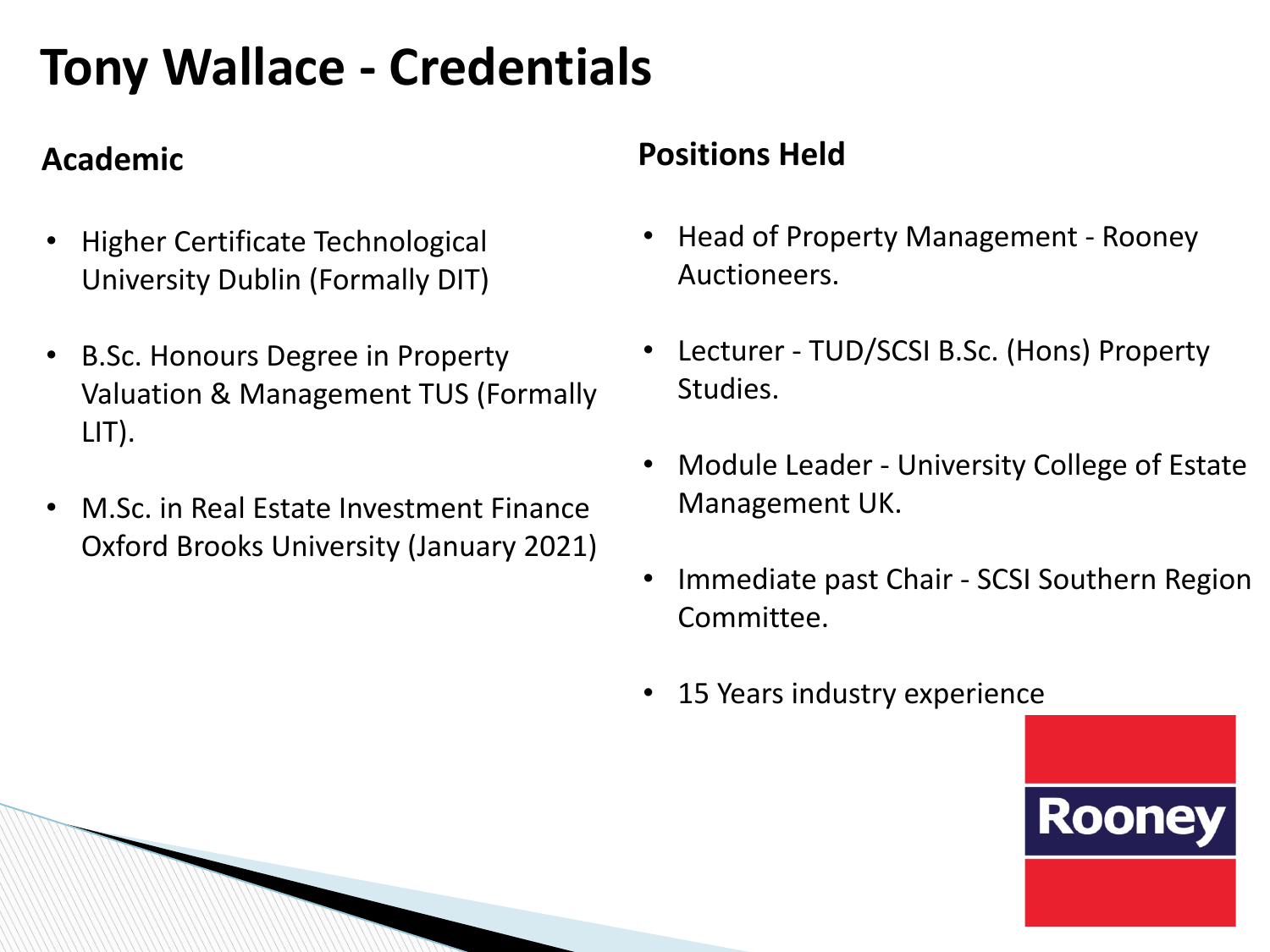# **The State of the Rental Market**

- **RTB Rent Index shows a 7% annual increase in rent levels outside Dublin for Q1 2021**
- *•National rents grew by 4.5% year-on-year in Q1 2021.*

**The Common Street, 1980** 

- *•Rents in Limerick City increased significantly in Q1 2021 compared to the Q1 2020 rent levels increasing by 8.1% year-on-year respectively.*
- *•2,455 rental homes were available across the country on 1 August, the lowest number since records began in 2006.*
- *•There were just 281 homes available to rent in Munster on August 1, the lowest ever in a series extending back to 2006 - the pre-covid average during 2019 was 750*.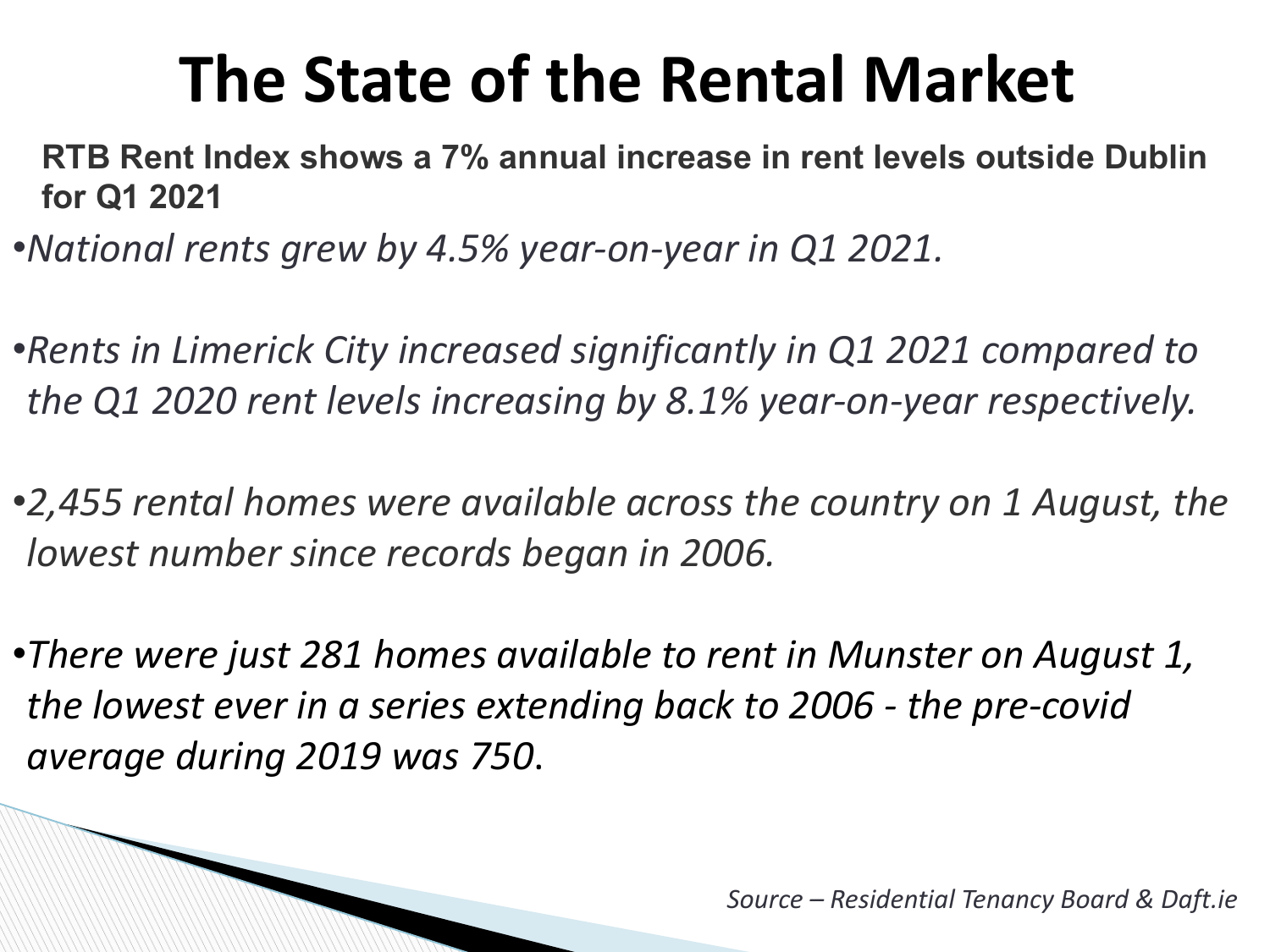# **Supply**

#### **Munster Stock Flow Figures Q2 2021**



○ Stock (lhs) ○ Inflow (rhs) ○ Outflow (rhs)

Source - Daft.ie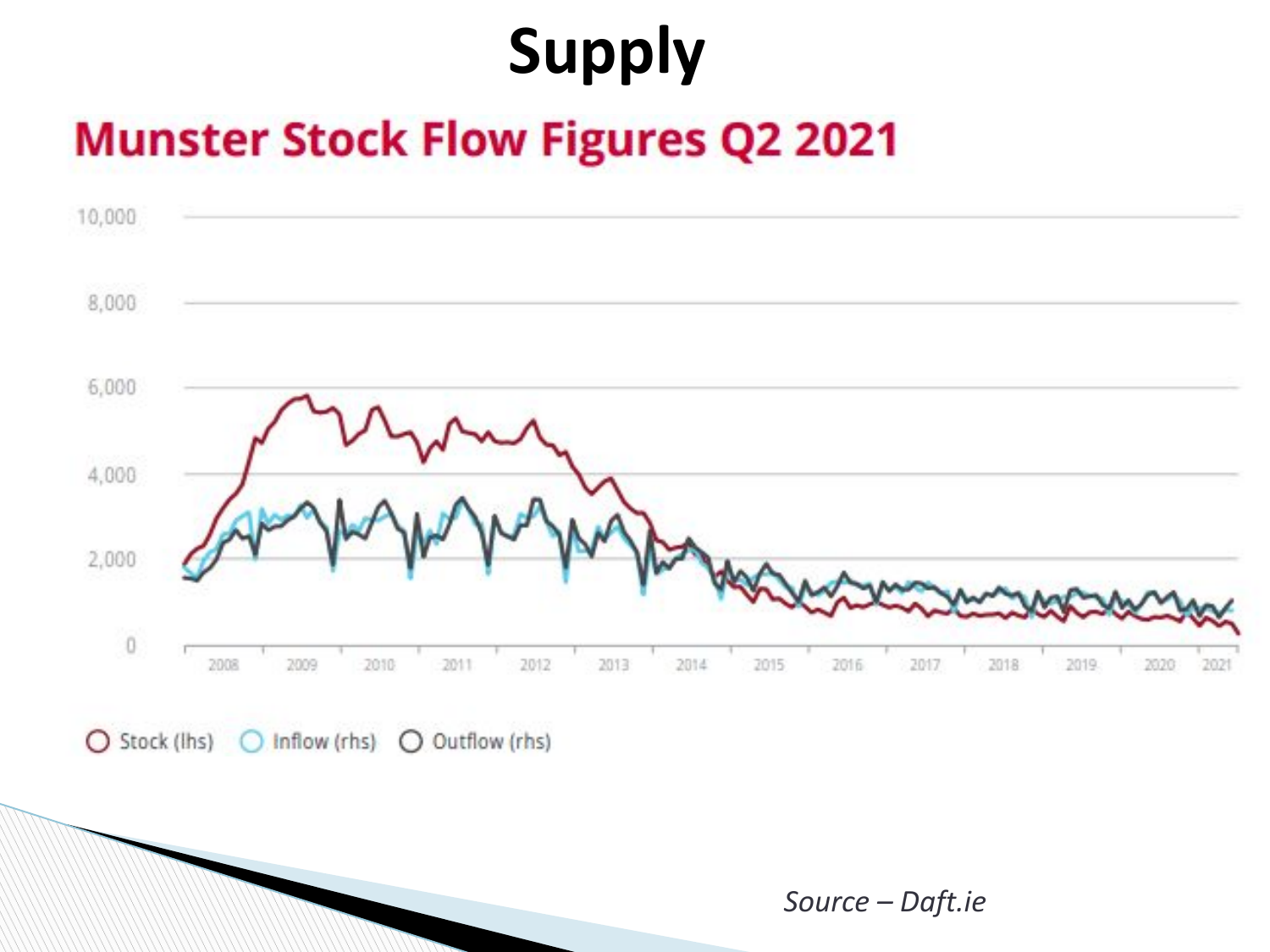#### **Flight & Plight of the Landlord**!

- The regulatory framework underpinning the sector has undergone a series of significant changes over the last ten years which have impacted the sector in different ways.
- Tax treatment of Rental Income.

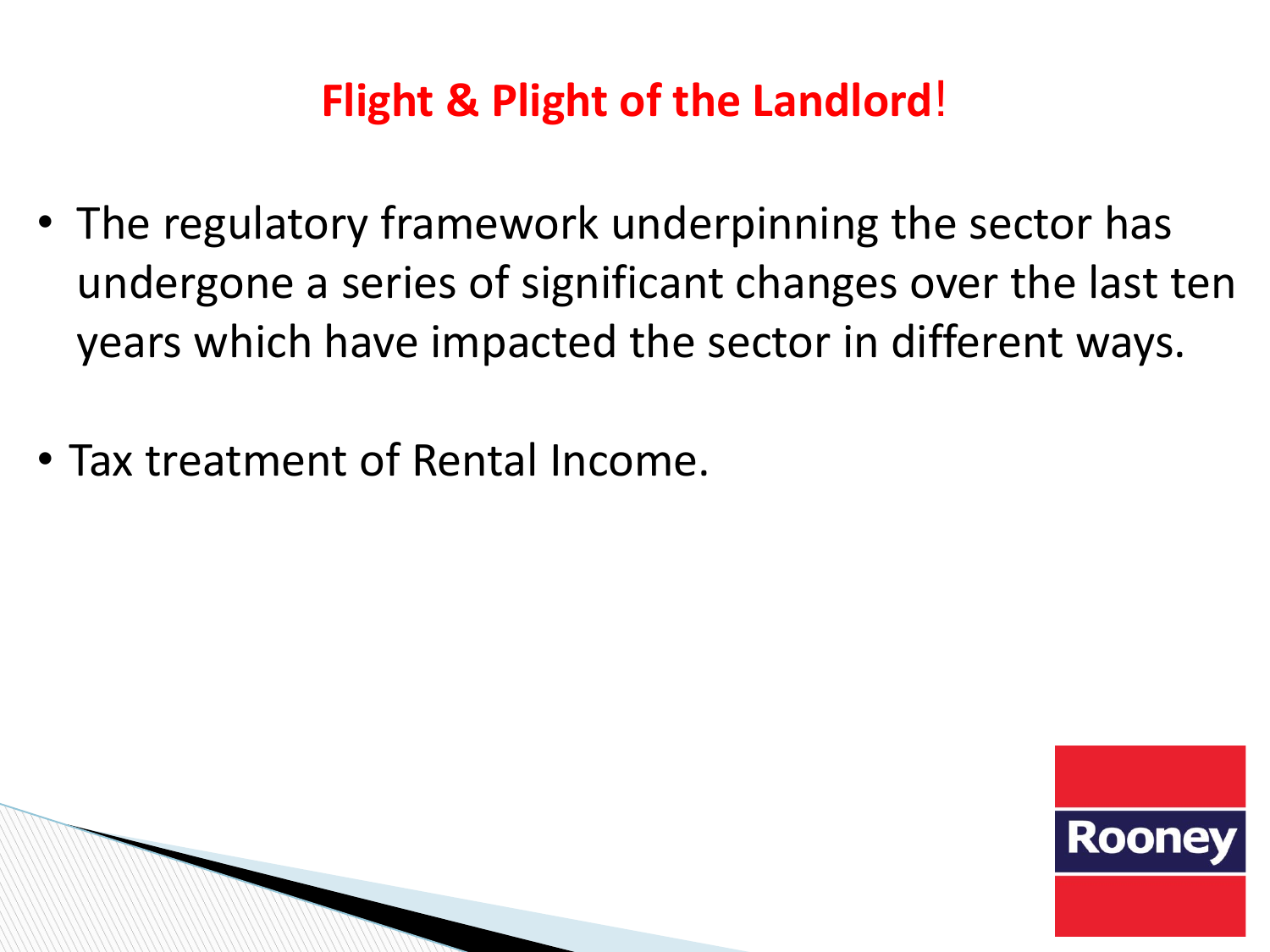## **WHATS RENTING ???**



*Source – Residential Tenancy Board*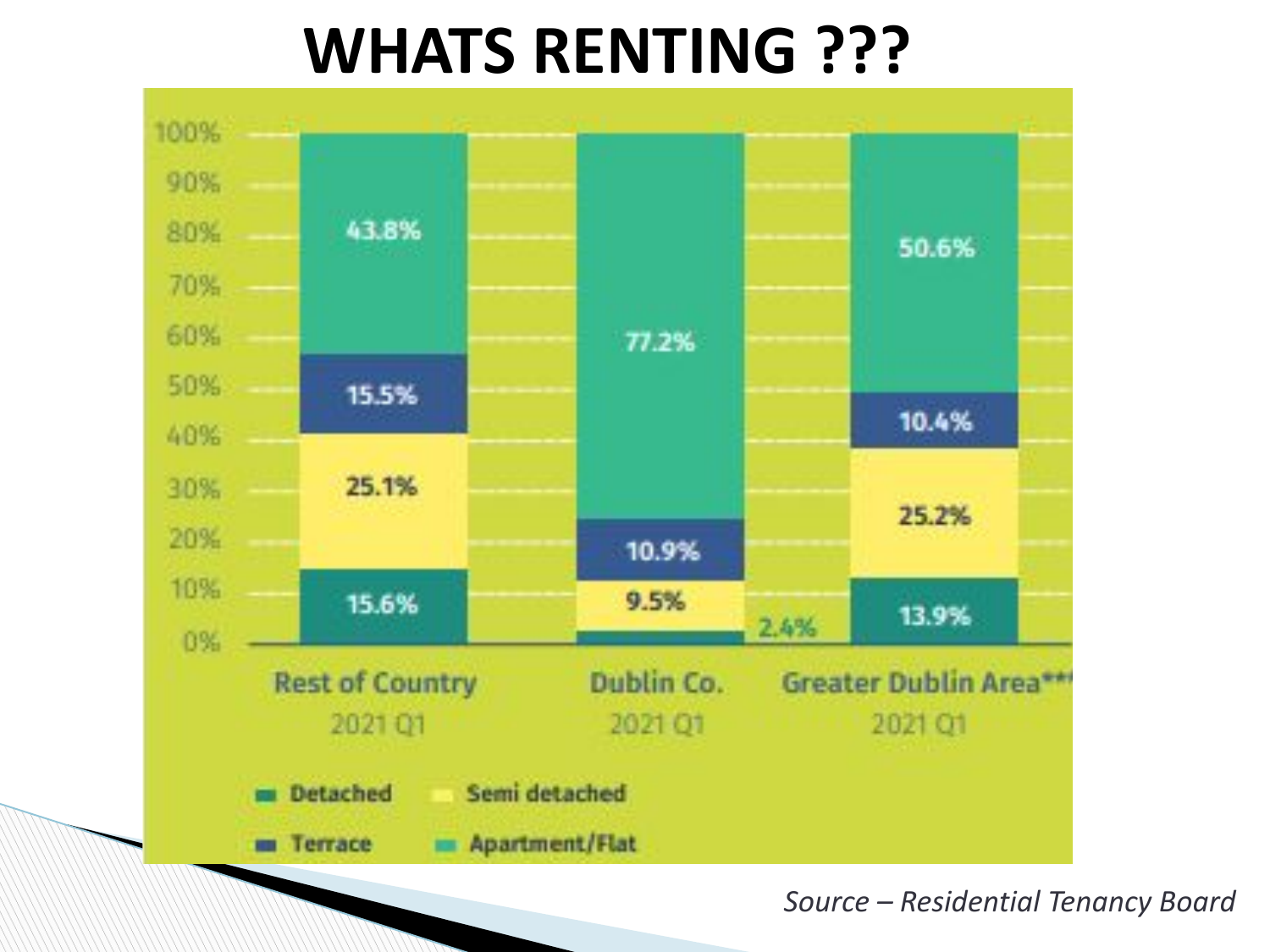# **WHATS RENTING ???**

| Date                                                                                             |  |       | 1 Bed Apt 2 Bed House 3 Bed House 4 Bed House 5 Bed House |       |  |       |  |        |  |          |
|--------------------------------------------------------------------------------------------------|--|-------|-----------------------------------------------------------|-------|--|-------|--|--------|--|----------|
| Q1-2020 $\epsilon$ 905.00 $\epsilon$ 1,000.00 $\epsilon$ 1,153.00 $\epsilon$ 1,271.00 $\epsilon$ |  |       |                                                           |       |  |       |  |        |  | 1,418.00 |
| Q2-2021 $\epsilon$ 973.00 $\epsilon$ 1,081.00 $\epsilon$ 1,222.00 $\epsilon$ 1,402.00 $\epsilon$ |  |       |                                                           |       |  |       |  |        |  | 1,566.00 |
| <b>Increase %</b>                                                                                |  | 7.51% |                                                           | 8.10% |  | 5.98% |  | 10.31% |  | 10.44%   |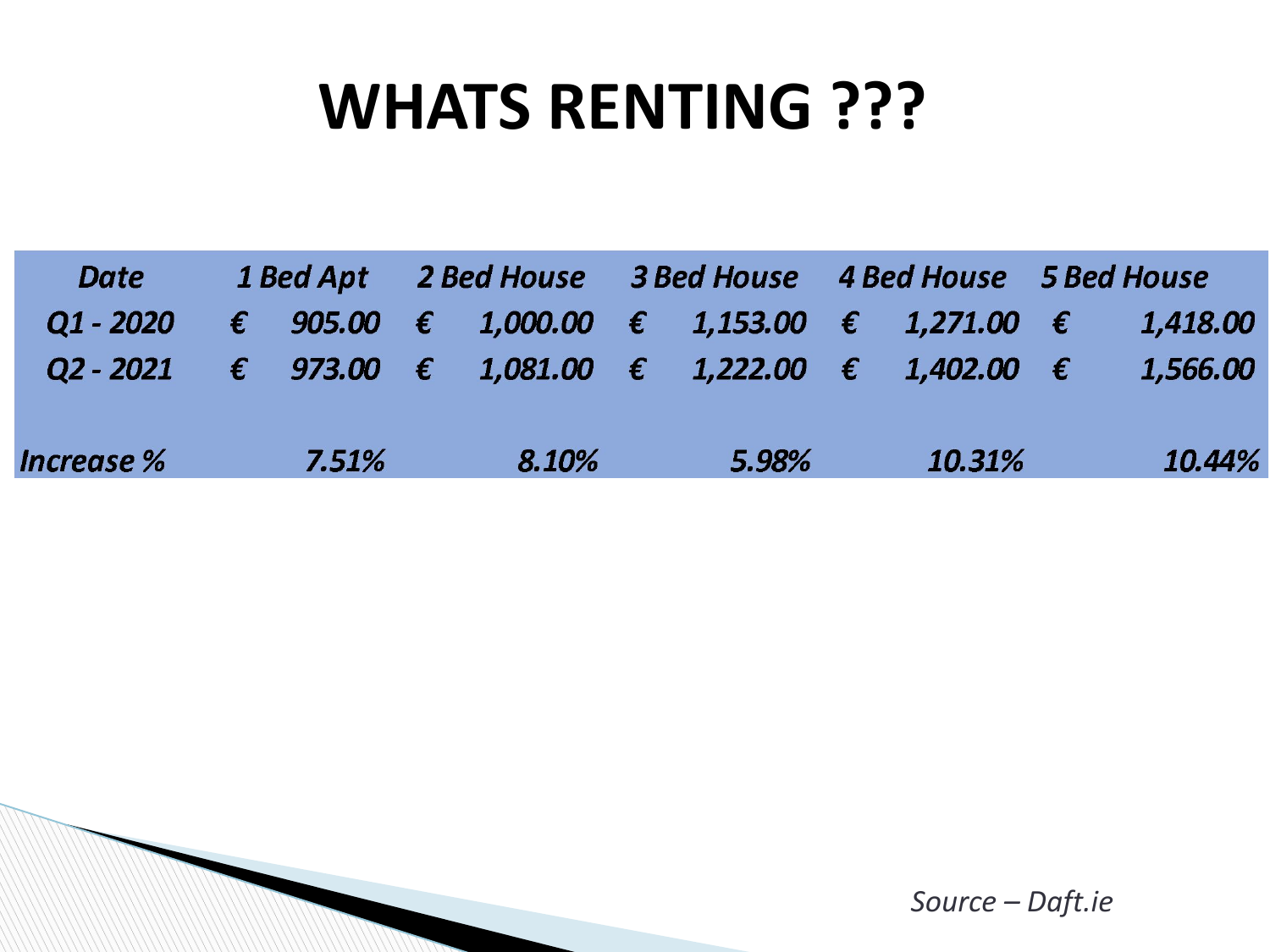# **Private Rental Sector – Tenant**

- **• Graduates.**
- **• Medium to Low Income Earns.**
- **• Families.**
- **• Corporates.**

**MARTING COMMENT**